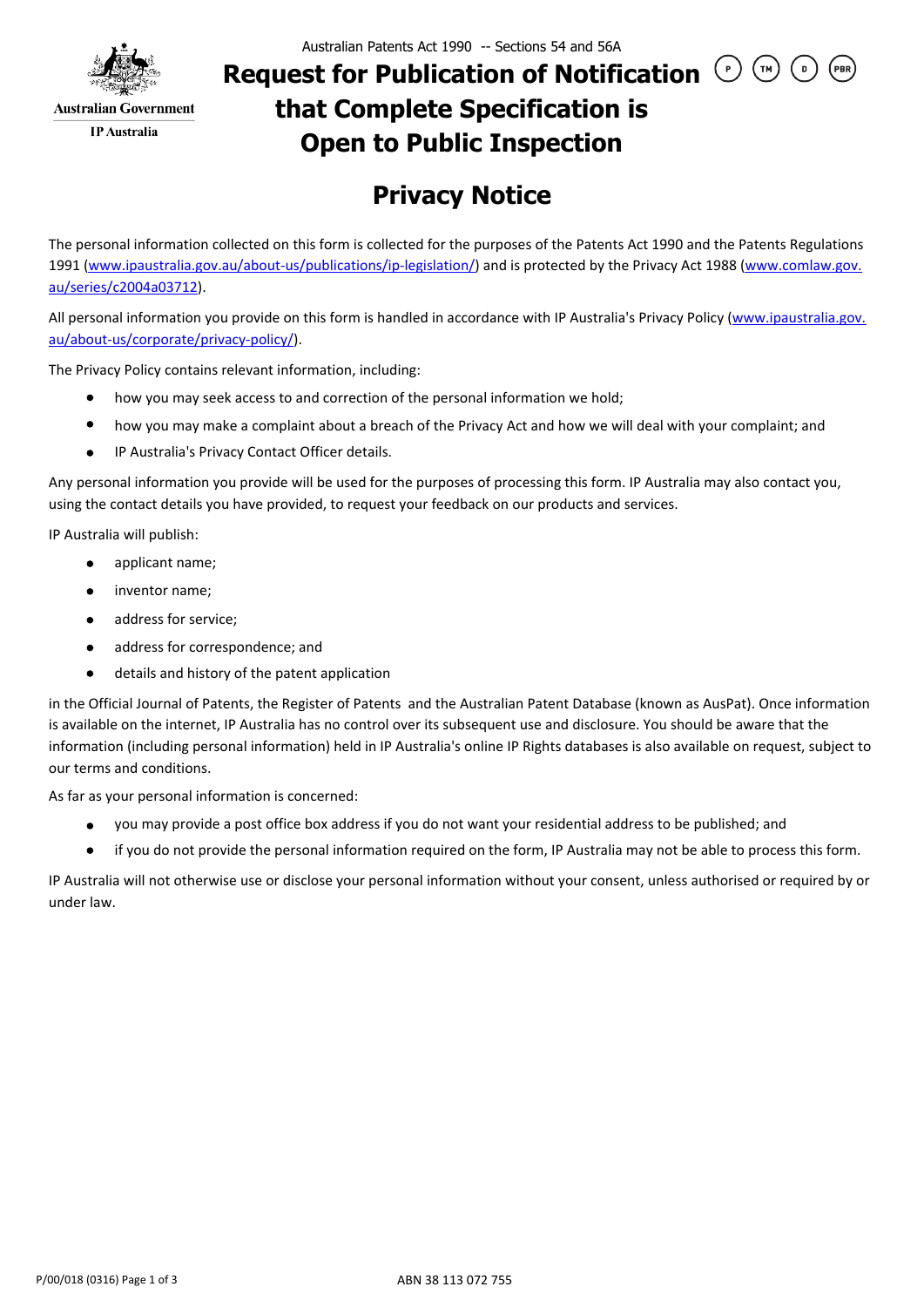

**Australian Government IP** Australia

## **Request for Publication of Notification**  $\bigcirc$  $\bigcirc$  $\bigcirc$  $(\mathsf{PBR})$ **that Complete Specification is Open to Public Inspection**

|                           | <b>Personal Details of Customer</b>                                                                     |                    | (* denotes mandatory fields) |  |  |  |  |
|---------------------------|---------------------------------------------------------------------------------------------------------|--------------------|------------------------------|--|--|--|--|
| *Name                     | ACN/ARBN/ABN                                                                                            |                    |                              |  |  |  |  |
| *Address<br>(can be a     |                                                                                                         |                    |                              |  |  |  |  |
| PO Box)                   | Country (if not Australia)                                                                              | State              | Postcode                     |  |  |  |  |
| 2nd Name<br>(if required) | ACN/ARBN/ABN                                                                                            |                    |                              |  |  |  |  |
| Address<br>(can be a      |                                                                                                         |                    |                              |  |  |  |  |
| PO Box)                   | Country (if not Australia)                                                                              | <b>State</b>       | Postcode                     |  |  |  |  |
|                           | Address for Service of documents in Australia or New Zealand (can be a PO Box)                          |                    |                              |  |  |  |  |
| Address                   |                                                                                                         |                    |                              |  |  |  |  |
|                           | Country<br>Australia                                                                                    | <b>State</b>       | Postcode                     |  |  |  |  |
|                           | Correspondence Address (if different from the above)                                                    |                    |                              |  |  |  |  |
| <b>Address</b>            |                                                                                                         |                    |                              |  |  |  |  |
|                           | Country (if not Australia)                                                                              | <b>State</b>       | Postcode                     |  |  |  |  |
|                           | Agent Details (only complete if you are being represented by an Agent authorised to act on your behalf) |                    |                              |  |  |  |  |
| Name                      |                                                                                                         |                    |                              |  |  |  |  |
| Address                   |                                                                                                         |                    |                              |  |  |  |  |
|                           | Country (if not Australia)                                                                              | <b>State</b>       | Postcode                     |  |  |  |  |
|                           | Additional Contact Details (your details or the details of your agent)                                  |                    |                              |  |  |  |  |
| Telephone                 | Fax                                                                                                     | Mobile             | Number                       |  |  |  |  |
| Email<br>Address          |                                                                                                         | Customer<br>Number |                              |  |  |  |  |

**By completing this form you consent to your personal information being handled in accordance with the Privacy Notice on page 1 of this form and the IP Australia Privacy Policy.** 

**IP Australia publishes address details in our online databases and bulk data products. Please provide a post office box if you do not want your residential address to be published.**